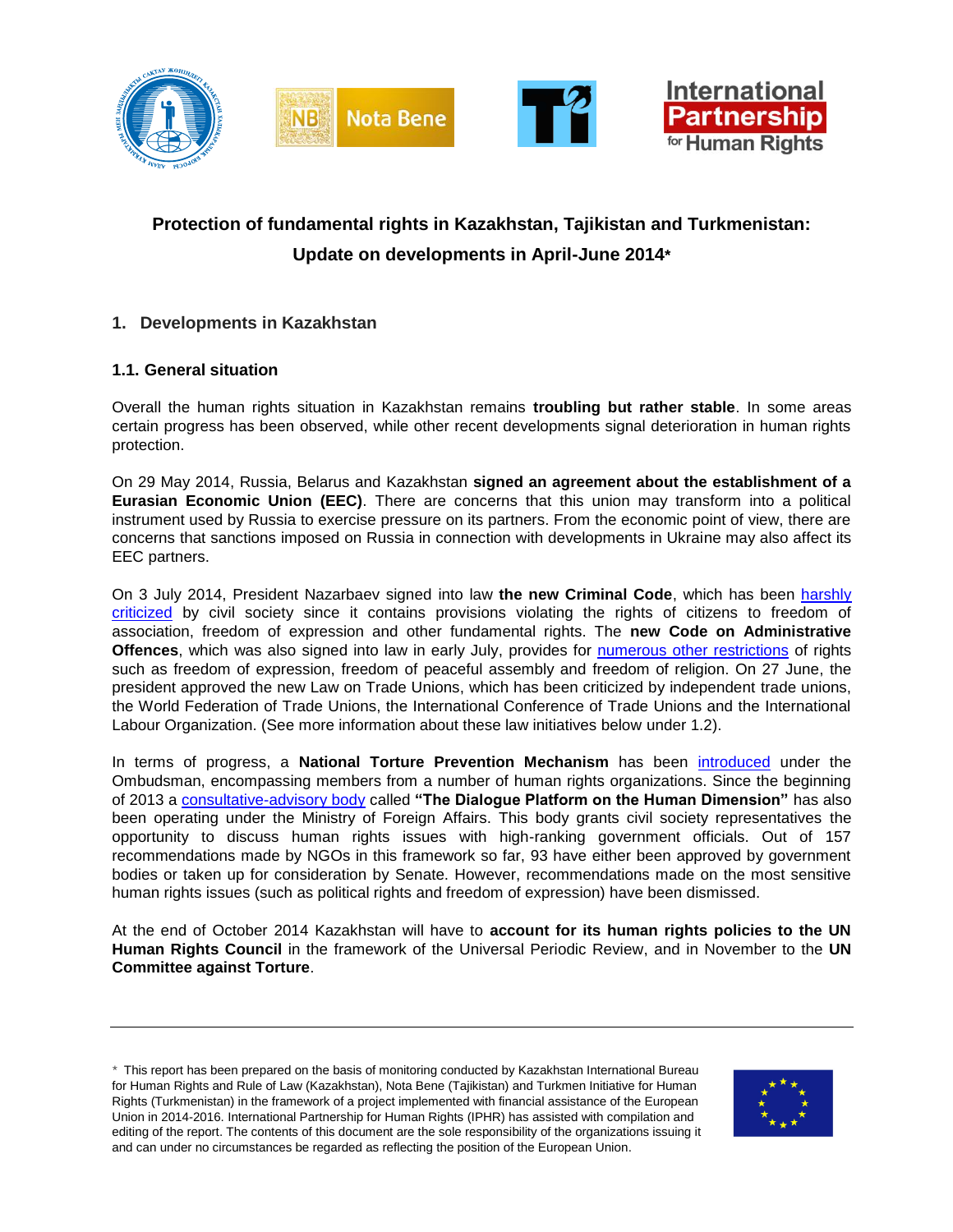# **1.2. Freedom of expression, assembly and association**

#### *New legislation*

The new Criminal Code, which was signed into law by the president in early July, **extends the grounds for prosecution for defamation and retains sanctions for defamation of up to three years in prison**. As the previous Code, it also provides for special protection against defamation for high-ranking officials. Moreover, [a new provision](http://tengrinews.kz/kazakhstan_news/6-maya-kazahstantsyi-rasprostranenie-zavedomo-lojnoy-informatsii-mogut-lishitsya-254855/) on perjury has been introduced into the Criminal Code and provides for punishment of up to ten years in prison. The wording of this provision creates the risk that an individual may be punished for the legitimate expression of opinions, views and beliefs.

The new Criminal Code also introduces the concept of a "leader of a public association" as a particular category of offender and provides for stiffer penalties for individuals deemed to belong to this category than for other individuals for a number of crimes. This is a discriminatory approach that **may result in the persecution of members of public associations**.

A **new provision on prohibiting "unlawful interference in the activities of state agencies by members of public associations" is also of great concern**. The lack of clear and unambiguous definitions of the terms used in this provision leaves room for government officials to interpret legitimate requests by members of public associations as unlawful interference in their activities, which will undermine public oversight of authorities in the country.

The newly adopted Code on Administrative Offenses **retains excessive sanctions in the form of the suspension and closure of media outlets** for violations of a technical nature.

A new provision of this Code on "violating the legislation on public associations" allows for **suspending and even terminating the activities of public associations** for minor violations of a technical nature, as well as for penalizing public associations for carrying out lawful activities that have not been spelled out in their statutes. This provision gives rise to [particular concern](http://bureau.kz/data.php?page=7&n_id=6997&l=ru) with respect to religious communities.

The new Law on Trade Unions, which was signed by the president in late June, **puts into question the very existence of independent trade union**s as it implies that all trade unions will be subordinated to branch, republican and other structures controlled by the government.

According to [information from Kazakhstan's government,](http://medialaw.asia/posts/08-07-2014/83196.html) **amendments to legislation concerning the activities of NGOs are currently being elaborated**, and the experience of foreign countries will be taken into consideration in this process. There are concerns that this may result in the introduction of repressive amendments similar to those that have been proposed/adopted in other countries in the region, in particular in Russia.

#### *Persecution of opposition media and journalists*

The trend of **court closures of independent newspapers** continues. Newspapers are being closed down on various questionable grounds, including minor technical mistakes in their publishing information. Currently there are only few independent newspapers left in the country.

 On 18 April 2014, the Almaty City Court upheld the February decision of a district court to close down the *Pravdivaya Gazeta*, as a result of which the decision gained legal force. The court decision was issued in response to a request by the prosecutor to halt the newspaper's operations and annul its registration on the grounds that it had received three warnings about violations of a technical nature in one year. These warnings were given to the newspaper, among others, because its print run had been wrongly indicated and publishing information had been printed unclearly in one of its issues.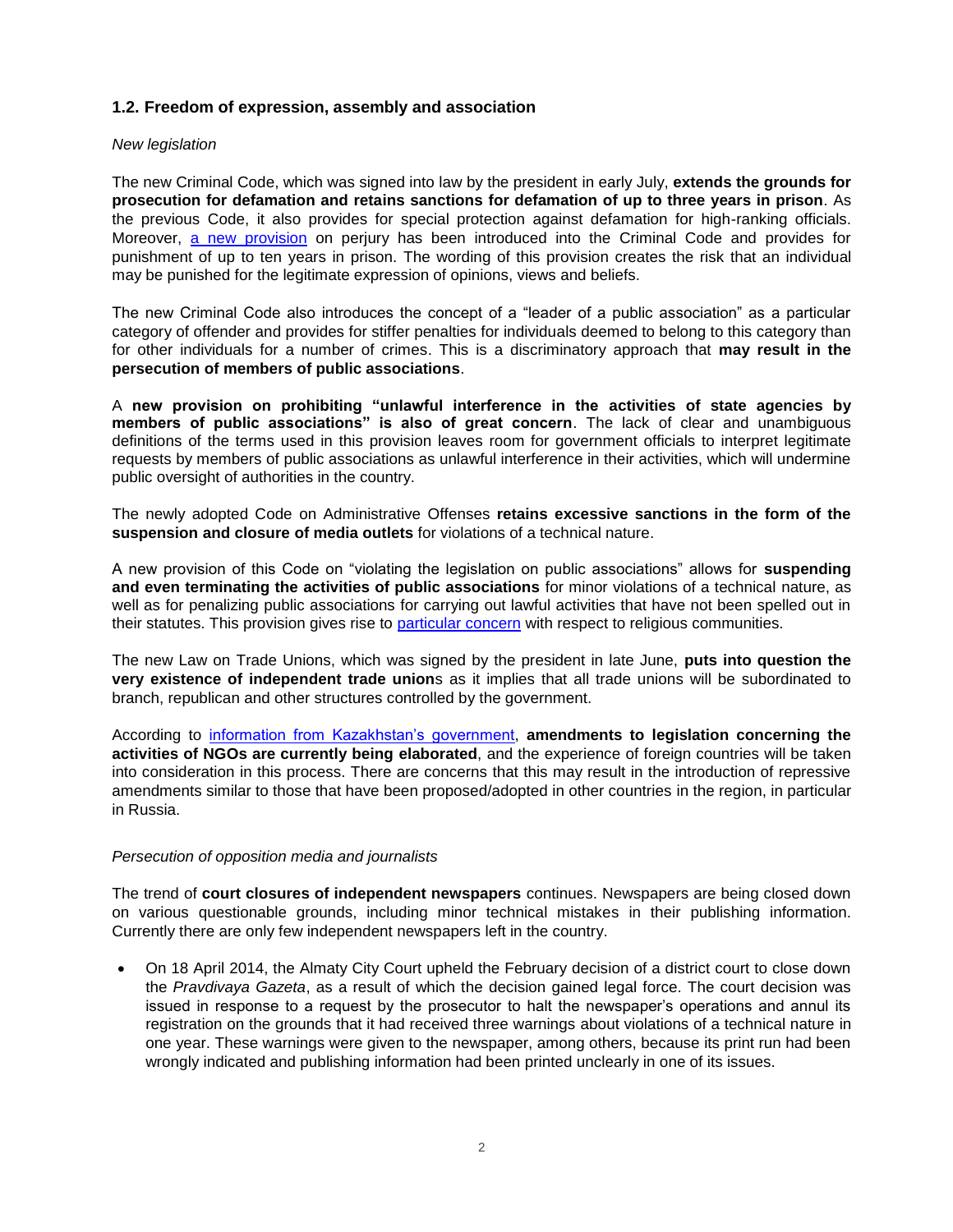On 21 April 2014, the Medeusky District Court in Almaty ruled that the *Assandi Times* constitutes a "structural part" of the opposition *Respublika* newspaper, which was banned for alleged extremism in 2012, and therefore must stop its operations. On 12 June the Almaty City Court upheld the decision unchanged.

During the reporting period, there were a number of **court proceedings against journalists on defamation charges**, including criminal defamation charges.

 On 5 March 2014, a criminal defamation case was opened against independent journalist Natalia Sadykova under par. 3 of Criminal Code article 129, which carries a penalty of up to 3 years in prison. The case was initiated on the basis of a complaint from a former parliamentary deputy who claimed that an article published at the *Respublika* online portal, which he accused Natalia of authoring under a pseudonym, was aimed at defaming him. On 17 March, the Aktobe City Court sanctioned Natalia's arrest in her absence. Since 9 March Natalia and her family have been in Ukraine, from where she fears returning given the charges against her. Her lawyer has been [denied access](http://www.bureau.kz/data.php?page=1&n_id=7193&l=ru) to case materials.

#### *Internet censorship*

**A number of opposition internet sites continue to be blocked** without a court decision, including respublika-kaz.info, socialismkz.info and ablyazov.org. The website of the newspaper *Uralskay Nedelya* (uralskweek.kz) was temporarily blocked during the report period. Draft amendments to the Law on Communications, which have been put forward but yet have to be dealt with in the parliament, [introduce](http://tengrinews.kz/kazakhstan_news/sotsseti-v-kazahstane-smogut-blokirovat-bez-resheniya-suda-253345/)  [provisions](http://tengrinews.kz/kazakhstan_news/sotsseti-v-kazahstane-smogut-blokirovat-bez-resheniya-suda-253345/) allowing for blocking social media sites without a court decision.

 On 13 June 2014, Kazakhstan International Bureau for Human Rights and Rule of Law (KIBHR) received a warning from the Ministry of Culture and Information concerning the re-publication of information from the respublika-kaz.info site on the organization's site. The warning made reference to the December 2012 court decision that banned *Respublika* as extremist, along with 31 other media resources. The respublika-kaz.info site was, however, not explicitly mentioned on the list of banned resources at the time.

#### *Violations of the right to freedom of assembly*

Most civil society groups that request local authorities to sanction the organization of peaceful assemblies receive rejections, even when proposing to organize actions in areas specifically designated for this purpose. Similarly most **peaceful assemblies that are held without official permission are dispersed by police and organizers and participants are brought to justice**. Law enforcement authorities continue to apply the tactics of "preventive detentions" whereby civil society activists are detained before they have participated in protest actions and penalized as if they had taken part in them.

 On 29 May 2014, the day when the agreement on the Eurasian Economic Union was signed, civil society activist Ermek Narymbaev and his wife, blogger Nurali Aytelenov, journalist Andrey Tsukanov and civil society activist Rinat Kibraev were detained in Almaty and held for 3-12 hours. This was apparently done for the purpose of preventing them from participating in possible protests against the signing of the agreement. A number of civil society activists, as well as *Azzatyk* journalist Orken Bisenov, who was working on a story about a planned protest, were also [detained](http://rus.azattyq.org/content/news/25402445.html) in Astana on the eve of the signing of the agreement and sentenced to arrests for alleged administrative offenses. Other activists were [given written warnings](http://rus.azattyq.org/content/protivniki-evraziyskogo-soyuza-davlenie/25402438.html) not to participate in unsanctioned protests.

On several occasions during the reporting period, participants in protests against unlawful evictions in Astana were [detained together with their children.](http://rus.azattyq.mobi/a/zaderzhanie-protestuyushih-v-astane/25329293.html) A number of journalists were detained by police when covering peaceful assemblies, and one journalist [was beaten.](http://3-sector.org/?p=2568) Journalists were also [penalized](http://rus.ozodi.mobi/a/25402309.html) as participants in assemblies, although they were only present to report on them. In some cases, the police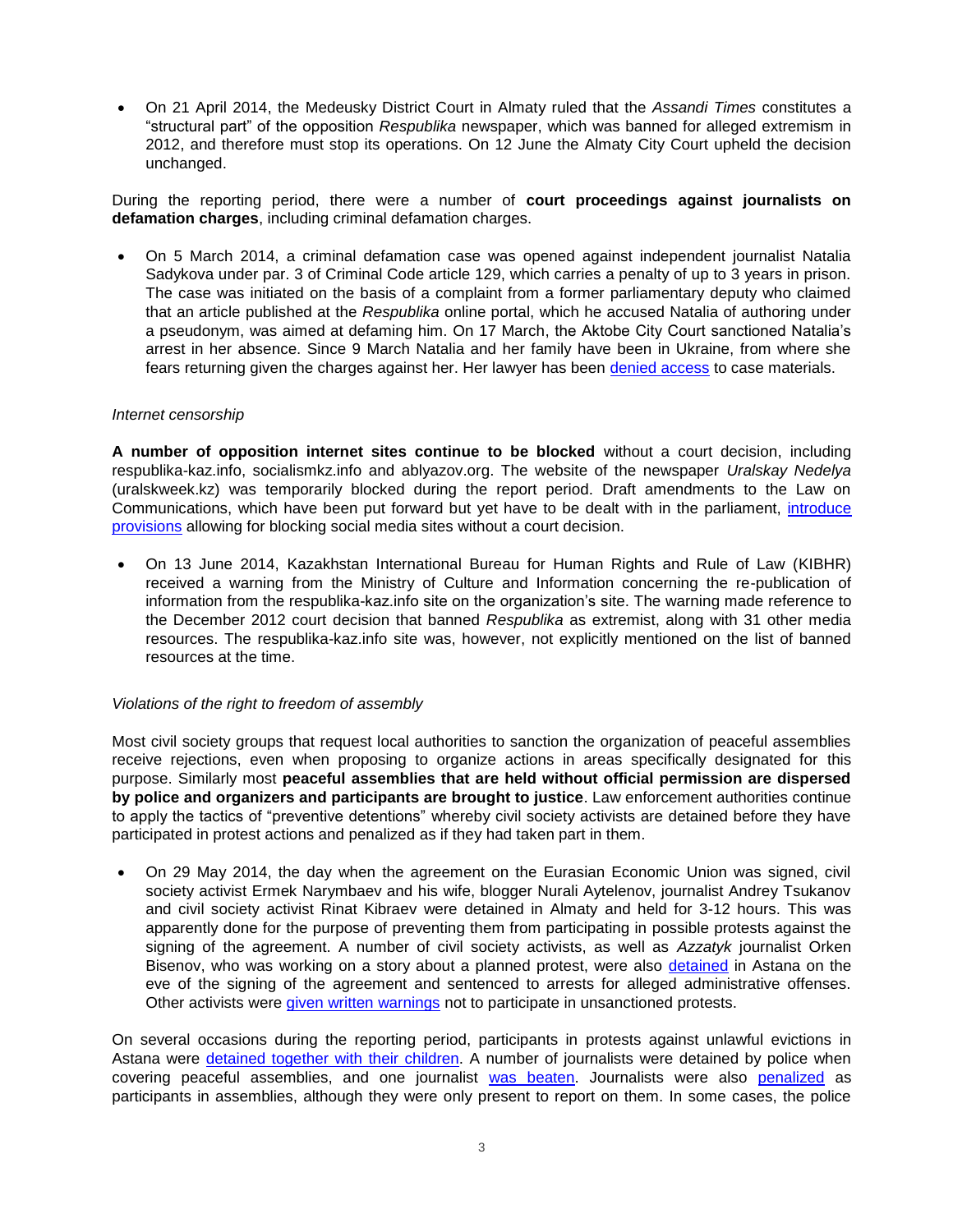approach against unsanctioned peaceful assemblies reached absurd proportions, such as in the city of Kostanay where police [detained girls engaged as promoters](http://www.civ-def.org/319-v-kostanae-policiya-zaderzhala-promouterov-za-nesankcionirovannuyu-akciyu-protesta.html) in a shopping centre because they were carrying promotional posters.

## **1.3. Equality before the law, non-discrimination and access to justice of vulnerable groups**

An analysis of complaints received by KIBHR from citizens indicates that **violations of the rights of detainees and defendants** are common at basically all stages of the criminal process in Kazakhstan. During the reporting period, complaints concerned in particular violations of the right to have adequate time and facilities for the preparation of one's defence and to communicate with counsel of one's own choosing (ICCPR article 14.3.b); the right to be tried without undue delay (ICCPR article 14.3.c); and the right not to be compelled to testify against oneself or to confess guilt (ICCPR article 14.3.g).

Complaints from citizens also showed that the principle of **equality of arms is not always respected** during court proceedings and that judges ignore and fail to take into account statements made by defence witnesses.

Moreover, sometimes **petitions by citizens were not admitted and registered** by law enforcement authorities, which undermines the right to have access to justice. Other problems include the low level of legal literacy among certain vulnerable groups of the population and the lack of opportunities for e.g. residents in remote and economically disadvantaged regions and migrants to obtain qualified legal assistance because they cannot afford to pay for such services and there is a lack of offer of free legal assistance.

Violations of the right to a fair trial and equality of arms are particularly common during **politically motivated court proceedings**. KIBHR observers found that legal provisions protecting the right to an effective defence, including the right to have access to a lawyer, are often not realized in practice in cases involving e.g. journalists and civil society activists.

In May 2013 a group of representatives of Kazakhstani human rights and civil society organizations [compiled a list](http://www.bureau.kz/data.php?page=0&n_id=5996&l=en) of persons considered to be **political prisoners** in Kazakhstan, using criteria developed on the basis of those used by Amnesty International and the Parliamentary Assembly of the Council of Europe (PACE) for this purpose. The list has subsequently been updated and expanded. Political, civic and religious activists have been included on it. Among those currently held on political grounds in the country are opposition leader Vladimir Kozlov, human rights activists Roza Tulataeva (defending the rights or oil workers) and Vadim Kuramshin (defending the rights of prisoners) and lawyer Zinaida Mukhortova, who was again [forcibly placed](http://www.rferl.org/content/mukhortova-rights-clinic-balkash-kazakhstan/25442715.html) in a psychiatric clinic at the beginning of July 2014. (For background information on the cases of these individuals, see KIBHR-IPHR [briefing paper\)](http://www.iphronline.org/uploads/9/0/2/7/9027585/kazakhstan_briefing_paper_updated_march_2014.pdf).

Monitors observed media stories expressing **negative and insulting attitudes towards members of sexual and religious minorities**, as well as other examples of intolerance toward such groups.

 On 16 May 2014, activists from the "AntiGay" movement organized a protest in Almaty, blocking the entrance to a night club oriented at members of sexual minorities. The activists claimed that they wanted to attract attention to the "threatening increase" in the number of people of alternative sexual orientation.

Many cases of **[discrimination in job ads](http://www.bureau.kz/data.php?n_id=6861&l=ru)** were observed, in particular on the grounds of **gender and age**.

• In response to a suit filed by the Almaty prosecutor, in early June 2014 a court deemed unlawful the publication on four websites of job ads featuring requirements regarding the sex and age of applicants. This decision was believed to be the result of campaigning against labour discrimination carried out by the NGO "Civil Defence," which had monitored and brought attention to discriminatory job ads.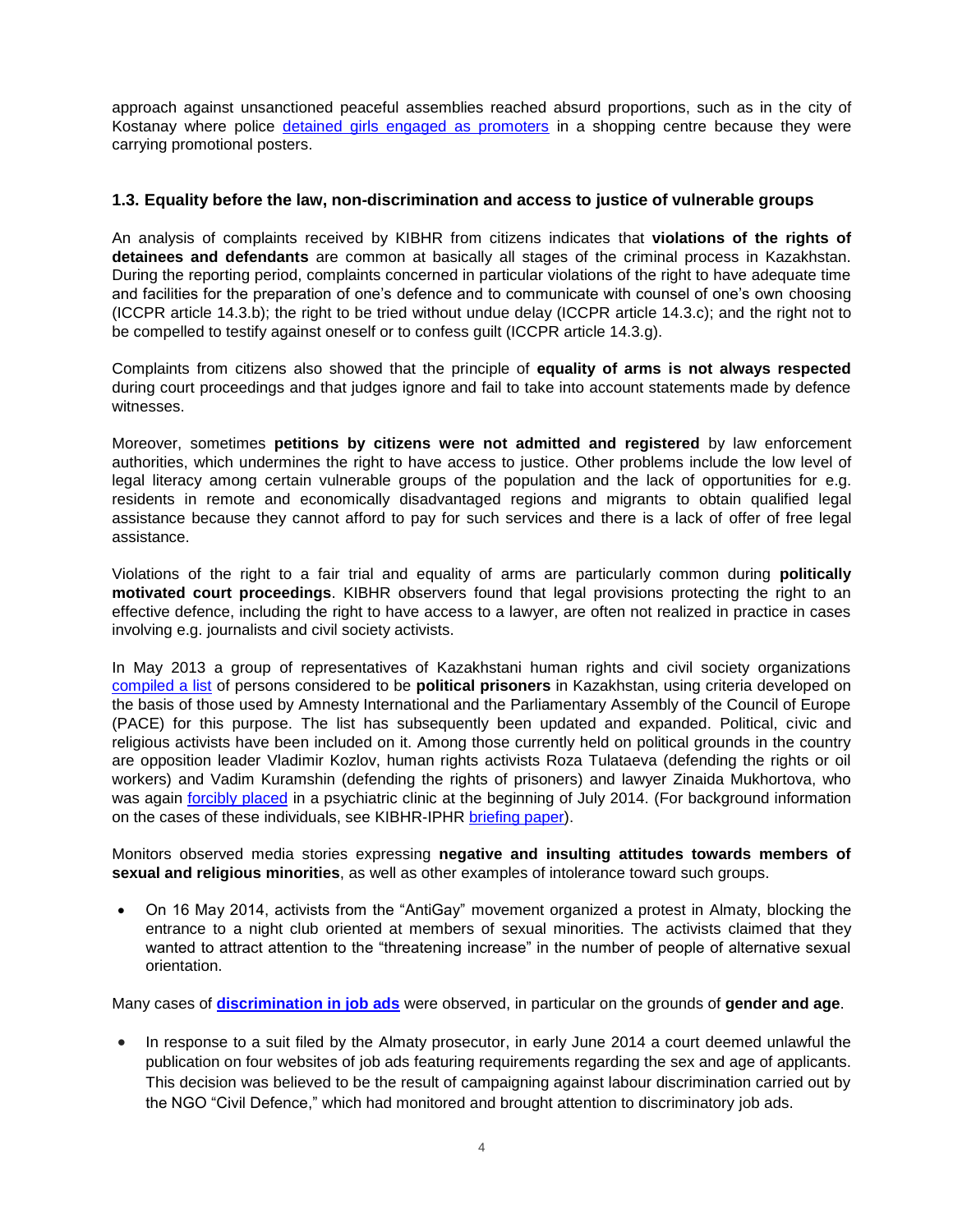# **2. Developments in Tajikistan**

# **2.1. General situation**

On 23 April 2014, Tajikistan's President Emomali Rahkmon delivered his annual address to the parliament, laying out the political and economic course of the country. He also dealt with issues concerning the rule of law, referring in particular to **a new program of judicial reform** to be adopted for the next three years. While this program is currently in the process of being elaborated, civil society has not been granted access to it. (See more information below under 2.3.).

On 21 May 2014 law enforcement authorities carried out an **operation to detain suspects in the city of Khorog in the Gorno-Badakhshan Autonomous Oblast** (GBAO), in the course of which two local residents were shot and killed. This incident provoked protests and riots among the local population, who were dissatisfied with the actions of authorities. (See more information below under 2.2.).

Following the Khorog events, government officials accused foreign states of trying to destabilize the situation in the country and, in this context, **researcher Alexander Sodiqov was detained on accusations of spying** when he was conducting research about conflict resolution in Khorog. His detention has been widely criticized by representatives of the international community (See more below under 2.2.).

In May 2014 the **UN Committee on Economic, Social and Cultural Rights conducted a pre-sessional review** of Tajikistan's implementation of the corresponding convention and adopted a [list of issues](http://tbinternet.ohchr.org/_layouts/treatybodyexternal/Download.aspx?symbolno=INT%2fCESCR%2fLIT%2fTJK%2f17337&Lang=en) that the Tajikistani authorities are requested to respond to ahead of the upcoming full review of the country. Issues concerning poverty, corruption, forced evictions, migrants and disabled people were among those addressed by the Committee, as reflected in the list of issues. Tajikistani NGOs prepared a [joint report](http://www.iphronline.org/tajikistan-ngo-report-for-un-rights-review-20140526.html) for the review and were present in Geneva to brief the Committee.

A **new round of the EU-Tajikistan Human Rights Dialogue** took place in Dushanbe in June 2014. According to a [press release issued by the EU,](http://eeas.europa.eu/delegations/tajikistan/press_corner/all_news/news/2014/20140618_01_en.htm) the EU expressed concern, among others, about shortcomings in the 2013 presidential elections, reports about alleged mistreatment of detainees and the blocking of websites and other restrictions on freedom of expression. Nota Bene and other Tajikistani NGOs provided information for the dialogue in advance, and [recommendations](http://notorture.tj/sites/default/files/file_attach/2014/04/29/eu_tajikistan_report_2013_en_final.pdf) adopted at an EUorganized civil society seminar in Dushanbe last year fed into the meeting.

## **2.2. Freedom of expression, assembly and association**

#### *Harassment of media and journalists and internet censorship*

The situation concerning freedom of expression remains alarming in Tajikistan. In the past year (2013- 2014) **over 45 law suits have been brought against journalists and media**, including defamation suits. One criminal case against a journalist was initiated. While some in the journalist and civil society community consider this case to have been motivated by the journalist's professional activities, others have deemed it a regular criminal case.

The **high-profile case of the "intelligentsia" against the weekly** *Asia Plus* and its editor Olga Tutubalina especially agitated the journalist community and undermined openness and freedom of expression and media in the country.

 In this case, the plaintiffs [claimed](http://www.avesta.tj/sociaty/23369-delo-intelligenciya-protiv-tutubalinoy-ili-istinnoe-lico-intelligencii.html) that an article authored by Tutubalina, which was published in *Asia Plus* in June 2013, offended all representatives of the "intelligentsia" in the country. The suit was submitted with the support of five state-funded bodies – the unions of writers, artists, composers and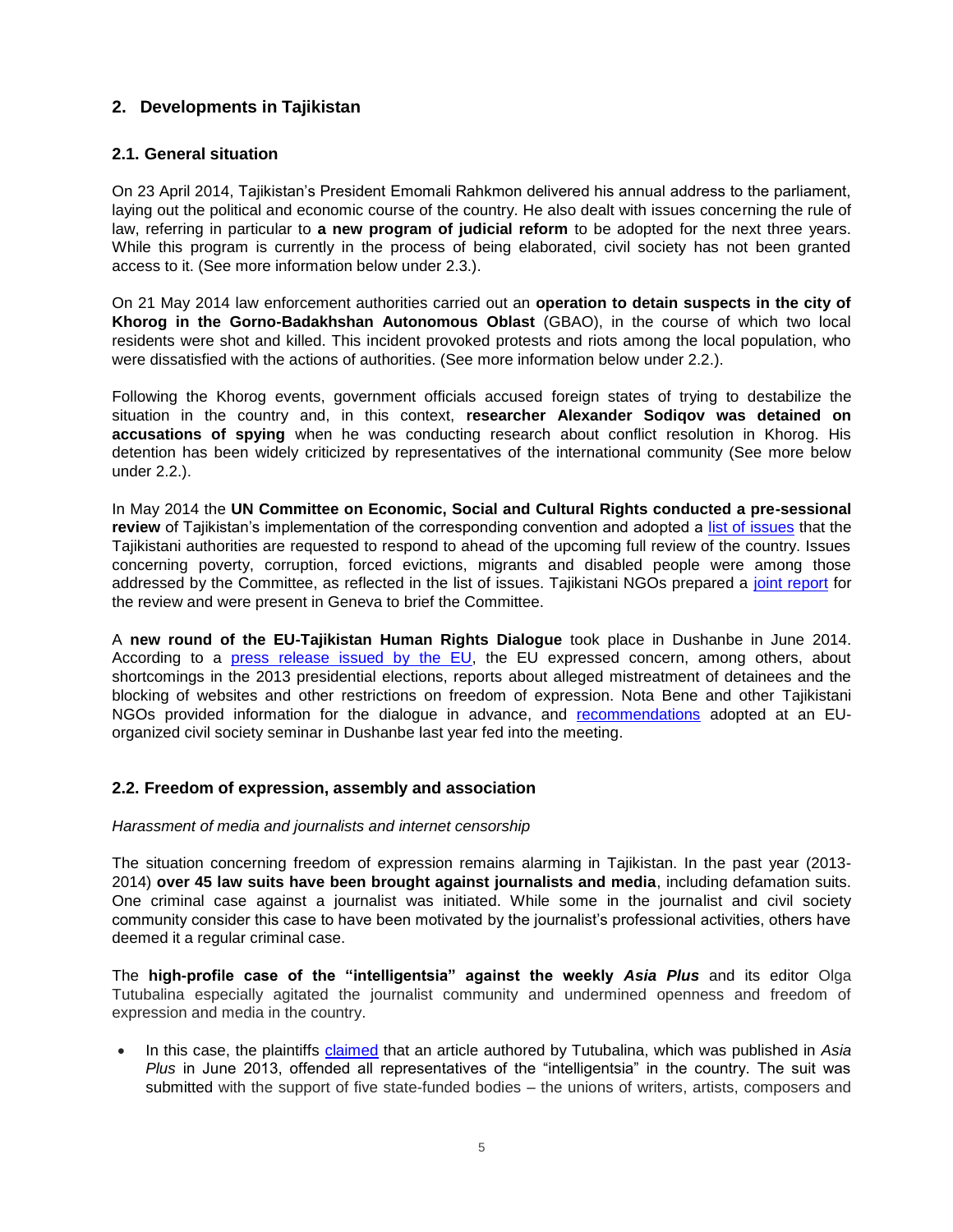architects, and the Academy of Sciences. Following a lengthy process, in February 2014, a Dushanbe district court ruled against Tutubalina and *Asia Plus* and ordered them to pay 30.000 Somoni (4.500 EUR) in compensation to the plaintiffs. Representatives of the international community, including the [OSCE Representative on the Freedom of the Media](http://www.osce.org/fom/115812) expressed concern about the decision. The ruling was twice upheld on appeal. Currently the defenсe lawyers are preparing a third appeal.

There have also been cases where **private companies have threatened journalists**, while law enforcement authorities have failed to take appropriate measures to prevent or investigate such cases.

 Isoev Orzy, a journalist at the radio station *Imruz*, filed a complaint with law enforcement authorities about threats he received by SMS and phone from representatives of the Q-net company after he made comments about this company during his radio show in May 2014. At the moment, no investigation into the matter is known to be under way.

A major problem that affects many residents of the country is the **regular blocking of websites**, such as news sites and social media sites implemented by internet providers in response to informal orders from the government communications service. In June 2014 providers again blocked several sites, including YouTube, Gmail and other Google resources. In the past year, YouTube has been [blocked four times](http://delate.info/29055-v-tadzhikistane-snova-zablokirovan-dostup-k-youtube.html) in the country.

#### *The May 2014 events in Khorog*

The law enforcement operation carried in Khorog, the administrative center of GBAO, in late May resulted in **clashes between local residents and law enforcement authorities**. Among others, administrative buildings were put on fire. In total three people died and five were injured during the clashes. An investigation into these events has been initiated.

The GBAO, which is located on the border to Afghanistan and inhabited by Pamiri ethnic groups, is considered the economically most disadvantaged region of Tajikistan. There is a **high level of distrust** toward the central authorities, which was reinforced following the special military operation carried out in Khorog in the summer of 2012 when at least 22 local residents were killed. A monitoring group from the Civic Solidarity Platform [concluded](http://civicsolidarity.org/sites/default/files/monitoring_report_en_final.pdf) that the authorities have failed to carry out an effective investigation into this operation and reliable information about the number of victims is still missing.

In connection with the May 2014 events, phone **connections in GBAO were blocked**, as a result of which residents were unable to communicate both with people from other regions and others in their own region for several days. Because of this journalists were also not able to obtain information about the events in the region and relatives were not able to get through to loved ones living there.

At a **several day long protest meeting**, local residents in Khorog protested the actions of law enforcement authorities during the operation conducted on 21 May and **adopted a [statement](http://www.fergananews.com/news/22211)**, **demanding an objective investigation** of it. Eventually a joint investigation commission composed of representatives of the general prosecutor's office and civil society was set up. In late June, however, the civil society members of this commission expressed concern about [difficulties](http://catoday.org/centrasia/tjru/14915-chleny-sovmestnoy-komissii-po-rassledovaniyu-sobytiy-v-horoge-govoryat-o-narusheniyah-v-ee-rabote.html) faced in the implementation of the work of the commission, such as lack of participation of representatives from the prosecutor's office in it.

Following the May events in Khorog, government officials repeatedly **accused foreign states of trying to undermine stability in the country**. For example, during a speech on 19 June 2014, Head of the State Committee on National Security (SCNS) Saimumin Yatimov [claimed](http://rus.ozodi.org/content/article/25427579.html) that foreign security services "cooperate with organized criminals" and mobilize them for efforts directed against the security of the country. Prior to this, Head of the Parliamentary Defence and Security *C*ommittee Amirkul Azimov [questioned](http://rus.ozodi.org/content/article/25393253.html) the purpose of visits by foreign diplomats to GBAO, suggesting that such visits may reflect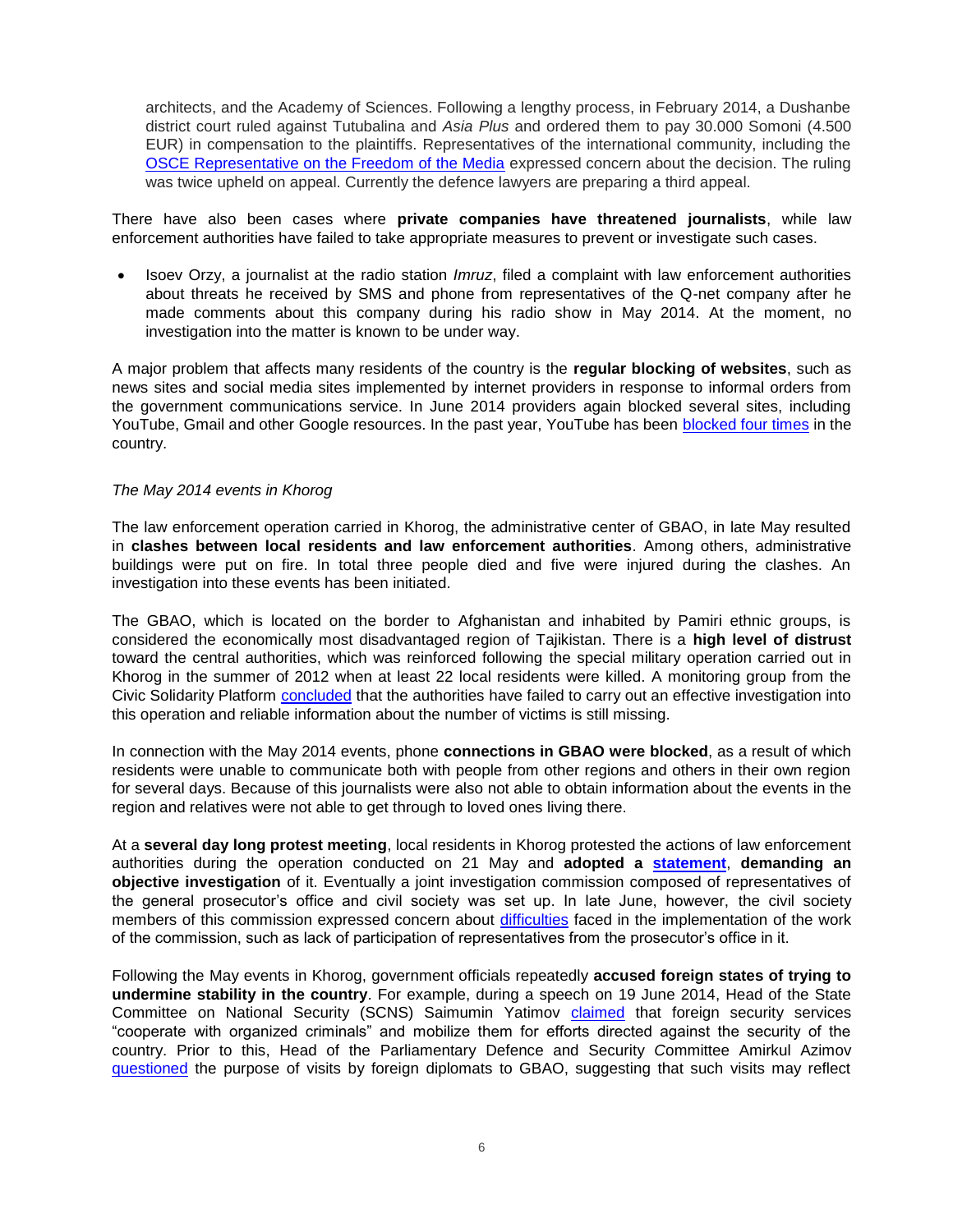attempts to destabilize the situation there. Another parliamentary deputy [proposed to regulate](http://rus.ozodi.org/content/article/25417733.html) the visits of foreigners to border regions.

Moreover, in this context, **Tajik researcher Alexander Sodiqov, who is resident in Canada, was detained**.

 Alexander Sodiqov, a PhD student at the University of Toronto and a researcher at the University of Exeter, was detained in Khorog on 16 June, as he was talking to a civil society representative about the May events in the city. The following day the SCNS published a [statement,](http://khovar.tj/rus/security/41306-zayavlenie-ugknb-rt-po-gbao.html) saying that he had been detained "while implementing a task for the security services of a foreign country." For several days there was no information about his whereabouts, and only on 19 June it was announced that he had been transferred to a SCNS detention facility in Dushanbe and that an arrest order had been issued against him. For a week, he had no access to his family or a lawyer. Subsequently he was granted a lawyer and later two more lawyers started working on his case. The secrecy surrounding Sodiqov's detention, the initial incommunicado nature of it, and the airing on TV of excerpts from the questioning of him violate his right to liberty and security, due process, as well as protection from torture and ill-treatment. This case also gives rise to concerns in view of the right to freedom of expression and information, and it may seriously undermine international cooperation on research of the Central Eurasian region, as well as efforts to obtain first-hand information about developments in this region.

#### *Constitutional Court ruling on the Law on Public Associations*

Tajikistan's Law on Public Associations contains broadly **worded provisions regarding the grounds on which associations may be closed down by court**, and in recent years, a number of NGOs have been closed down without evidence of serious violations. During the reporting period, **the Constitutional Court issued a ruling** on this issue.

 On 24 June 2014, the Constitutional Court issued its ruling in response to a complaint filed by the Amparo Association of Young Lawyers, requesting the court to recognize the Law on Public Associations as inconsistent the Constitution. At the end of 2012 Amparo was closed down by court for violations of a technical nature, a decision that was upheld on appeal. In its ruling, the Constitutional Court recognized that the provisions of the Law on Public Associations that concern the closure of NGOs are not sufficiently clearly formulated and should be amended by the parliament. However, it did not agree with the petitioners that these provisions violate the Constitution. In light of recent developments (as described above), there are concerns that the elaboration of new draft legislation on NGOs may be used to limit NGO activities further rather than to strenghten safeguards against abuse.

## **2.3. Equality before the law, non-discrimination and access to justice of vulnerable groups**

During his annual address to the parliament in April 2014, the president referred to the **elaboration of a new program on judicial reform** in the country. The previous program in this area was implemented in 2011-2013, after which its realization was assessed and recommendations made. Currently the Supreme Court is working on the new program. All efforts by civil society to obtain a copy of the draft program or information about it have failed.

A **new draft Law on Lawyers** is currently being considered by a working group in the parliament. It is planned that it will be presented at the parliament's autumn session. A **Concept of Legal Assistance**, which is aimed at creating a new effective mechanism for the provision of free assistance, is currently being elaborated by the government.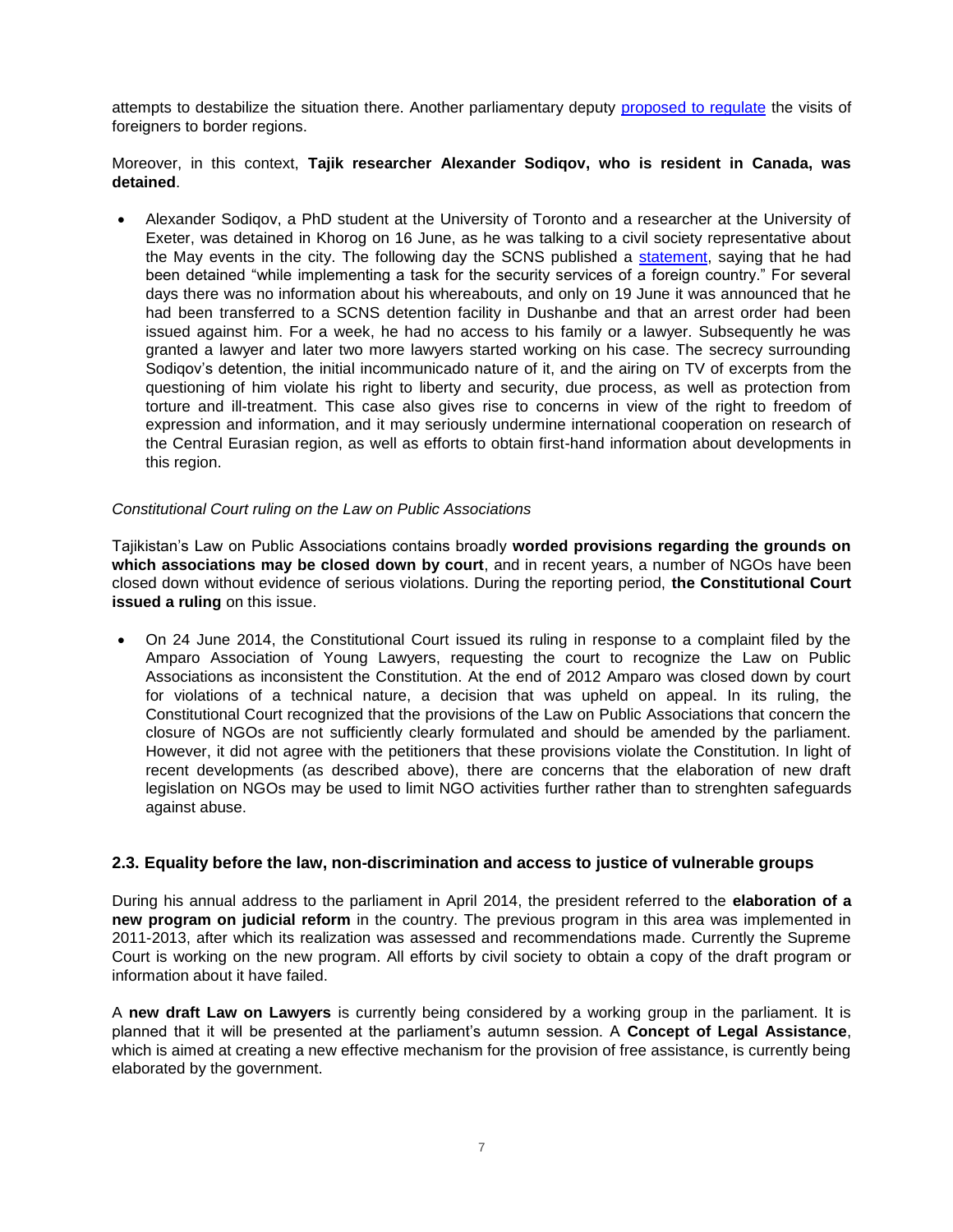In a speech held on 5 June 2014, Tajikistan's Minister of Interior Ramazon Rahimzoda called for **intensified measures in the fight against so-called crimes against morality**, referring in particular to practicing prostitution, which is an administrative offense in the country. According to a communiqué issued by the Ministry of Interior on 12 June, as a result of raids carried out among sex workers on 6-10 June, over 500 individuals were detained and subsequently photographed, fingerprinted and forced to undergo medical tests for sexually transmitted diseases, including HIV. The communiqué also stated that three individuals suspected of "homosexual behavior" were among those detained, although homosexuality is not an offense in Tajikistan.

In a **[joint appeal to the minister of interior](http://www.iphronline.org/tajikistan-open-letter-about-fight-against-so-called-crimes-against-morality-20140618.html)**, over 30 NGOs from Tajikistan and other countries stated that while the authorities have an obligation to take effective measures to combat sexual exploitation and trafficking in human beings, such initiatives **should be implemented strictly in accordance with national and international law and applicable human rights standards**. The letter noted that information obtained by local NGOs indicated that detentions carried out in at least Dushanbe involved violations of procedural rights, such as failure to promptly register detentions and bring detainees before a judge and to grant detainees access to a lawyer from the moment of their apprehension. Detained individuals were also targeted for compulsory registration of personal information and compulsory medical tests on the mere suspicion that they were involved in prostitution or other offenses and they faced insults, beatings and blackmail attempts. Moreover, the appeal pointed out that the detention of some individuals on the sole basis of their sexual orientation is a serious violation of national and international provisions prohibiting discrimination.

There was a quick response to the NGO appeal. A group of "intellectuals" published an open letter in the weekly *Farazh*, where they expressed support for the government's policies in this area and seriously criticized NGOs. In an official response, the Ministry of Interior argued that all initiatives taken in the fight against crimes of a "moral character" are necessary and based on law, making reference to international norms. This letter used a similar style of presentation and similar arguments as in the open letter published by "intellectuals."

## **3. Developments in Turkmenistan**

## **3.1. General situation**

According to **official information** President Berdymuhammedov decreed in May 2014 that a commission should be set up to elaborate **proposals for a reform of the Constitution** aimed at bringing it into line with international standards. The president called for paying particular attention to improving the judicial protection of human rights and indicated that the reform should include the establishment of a human rights ombudsman's office. This will be the second constitutional reform since Berdymuhammedov's rise to power in 2007.

At its session in Geneva on 16-20 June 2014, the **UN Child Rights Committee began its second review of Turkmenistan** under the Convention of the Rights of the Child. The Committee adopted a so-called [list](http://tbinternet.ohchr.org/_layouts/treatybodyexternal/Download.aspx?symbolno=CRC%2fC%2fTKM%2fQ%2f2-4&Lang=en)  [of issues](http://tbinternet.ohchr.org/_layouts/treatybodyexternal/Download.aspx?symbolno=CRC%2fC%2fTKM%2fQ%2f2-4&Lang=en) that the Turkmen authorities will be asked to respond to ahead of the final stage of the review, which is scheduled to take place in January 2015. In a [statement](http://www.iphronline.org/turkmenistan-un-body-to-take-stock-of-the-state-of-child-rights-20140617.html) issued ahead of the review, Turkmen Initiative for Human Rights (TIHR) and IPHR highlighted major concerns and urged the Committee to request the Turkmen government to account in detail for its policies in these areas. TIHR was also present in Geneva to brief committee members on issues covered in its [report](http://www.chrono-tm.org/en/wp-content/uploads/Turkmen-Initiative-for-Human-Rights-Alternative-Report-on-Turkmenistan-Committe-on-the-Rights-of-the-Child-February-2014.pdf) submitted for the review.

The Turkmen authorities continue to use **questionable methods to promote patriotism** among citizens. For example, in May 2014, parents of school children were reportedly required to [sign pledges](http://www.chrono-tm.org/2014/05/v-turkmenistane-opredelenyi-obyazatelstva-dlya-shkolnikov-i-ih-roditeley/) to bring up their children "to comply with the tradition, customs and culture of the Turkmen nation." In a well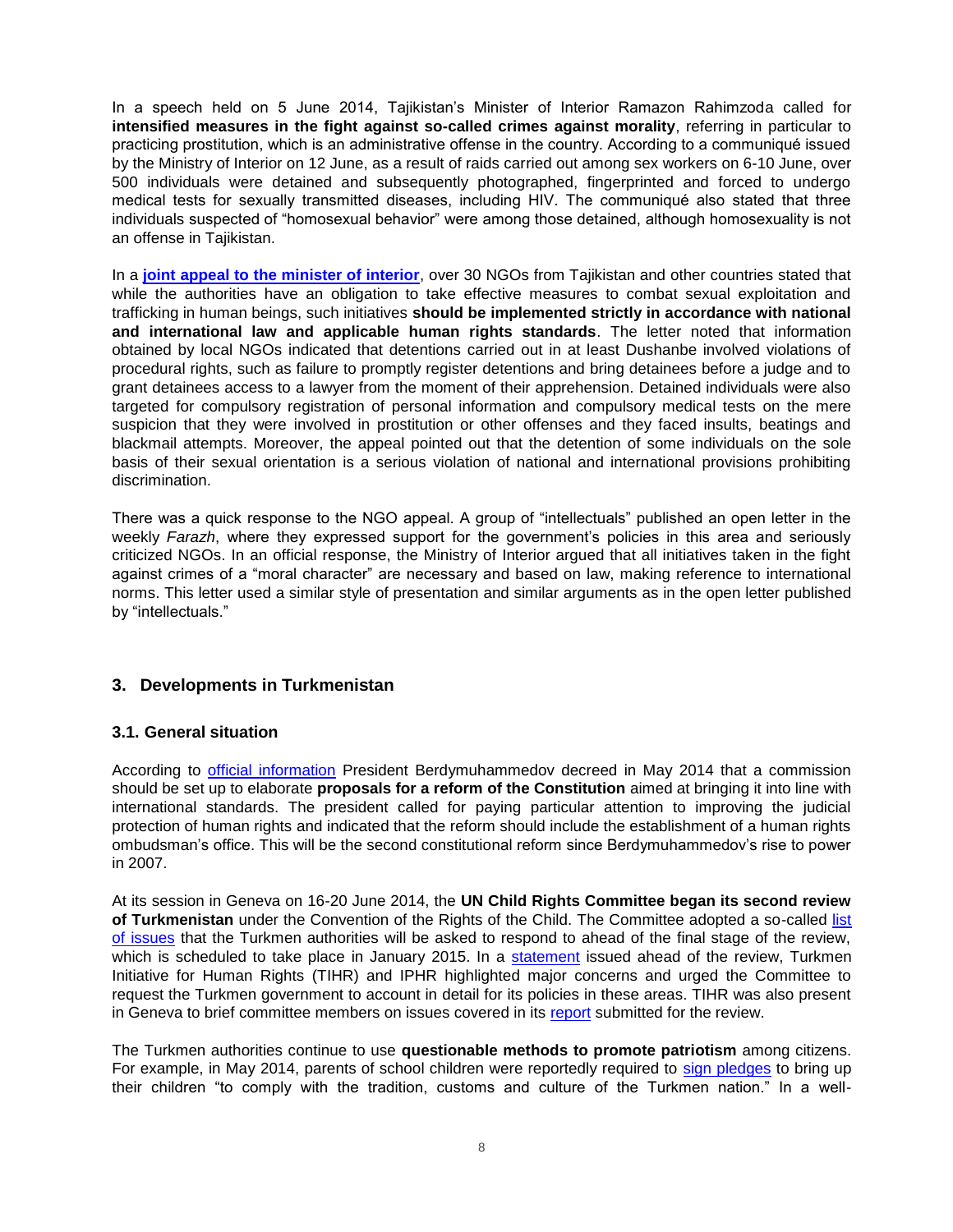established practice, school children and students are regularly forced to participate in mass parades and other events organized by the authorities on the occasion of national holidays.

### **3.2. Freedom of expression, assembly and association**

#### *Freedom of expression developments*

Turkmenistan's first ever Law on Mass Media, which entered into force in January 2013, prohibits censorship. However, **censorship practices continue to be applied** in relation to both traditional media and the internet, and the authorities continue to prevent access to information about developments in- and outside the country, which they fear could contribute to discontent and unrest among citizens. For example, information about natural disasters, outbreaks of epidemic diseases and accidents is deemed classified and media are not allowed to report about it.

According to [information obtained by TIHR,](http://www.chrono-tm.org/en/2014/06/two-people-killed-as-turkmen-air-force-fighter-plane-crashes/) on 6 June 2014, a Turkmen Air Force fighter crashed at the outskirts of the city of Mary, hitting a residential house and killing a trainee pilot and instructor. Soon after the incident, secret services officials [requested](http://www.chrono-tm.org/en/2014/06/fighter-aircraft-of-the-turkmen-air-forces-crashed-into-a-house/) residents of the neighbourhood where the plane crashed to sign pledges not to disclose any information about the incident.

The Russian cell phone operator MTS **reported [facing obstruction](http://www.chrono-tm.org/2014/04/turkmeniya-ne-daet-mts-razvivat-3g/)** from the authorities in launching a 3GB network and offering more attractive services to customers, including with respect to internet access. MTS, which was allowed to return to Turkmenistan in 2012, is the only competitor to the state-run Altyn Asyr operator. Internet connections in the country are generally slow and expensive.

In April 2014, the Turkmen president signed a decree according to which some 100.000 net books will be [given](http://www.turkmenistan.ru/ru/articles/39642.html) to first graders at the start of the new school year. This practice was introduced in 2011 to promote computer literacy and use among students. However, the computers have often only been **[put to limited](http://www.chrono-tm.org/en/2012/07/useless-gift/)  [use](http://www.chrono-tm.org/en/2012/07/useless-gift/)**, e.g. because teachers do not allow their students to use the computers out of fear that they will be held responsible in case the computers break. Parents have been required to buy computer equipment and help [co-finance](http://www.chrono-tm.org/en/2012/10/school-auctions-are-over/) storage places for computers. There is no internet access in most schools.

- As reported by TIHR, in April 2014, Klychmurad Yarmamedov, a renowned sculptor whose art works are known beyond Turkmenistan, was [expelled](http://www.chrono-tm.org/en/2014/05/honorary-member-of-the-russian-academy-of-arts-expelled-from-turkmenistans-academy-of-arts/) from the Turkmen Academy of Arts after publicly calling for efforts to improve the education level of students at this institution and the quality of art in the country. His statements were apparently perceived as criticism of government policies.
- On 2 June 2014 Amnesty International (AI) published an [appeal,](http://www.amnesty.org/en/news/turkmenistan-must-grant-retrial-hunger-strike-prisoner-brink-death-2014-06-02) urging the Turkmen authorities to grant a retrial to Mansur Mingelov, an unfairly imprisoned human rights activist who began a hunger strike on 19 May to protest his sentence. Mingelov was arrested in 2012 and convicted to 22 years in prison for alleged drug and child pornography offences after documenting evidence of police torture against members of the Baloch ethnic minority. Being in a critical condition, he reportedly [ended](http://www.amnesty.org/en/library/asset/EUR61/004/2014/en/be694288-e72d-4c58-980f-7d7bca81bd46/eur610042014en.html) his hunger strike on 8 June after a number of Turkmen officials visited him in the Seidi labour camp where he is held and the treatment of him there improved. The same day as the AI appeal was published, the president made a statement, *emphasizing* the necessity of upholding the rule of law and demanding a careful consideration of each criminal case and a thorough examination of complaints from citizens.
- TIHR and individuals associated with this organization have repeatedly faced harassment. On 10 April 2014, Turkmen authorities prevented Ruslan Tuhkbatullin from flying from Turkmenistan to Turkey to meet his brother, TIHR head Farid Tuhkbatullin. Ruslan was informed that he and his 9-year-old son have been black-listed from travelling abroad. He was told that he could ask the the Migration Service for an explanation. However, although he did, he has not received any reply to date. Human Rights Watch and Amnesty International published a [statement](http://www.hrw.org/news/2014/05/19/turkmenistan-activist-s-family-barred-travel-abroad) on 20 May, denouncing the arbitrary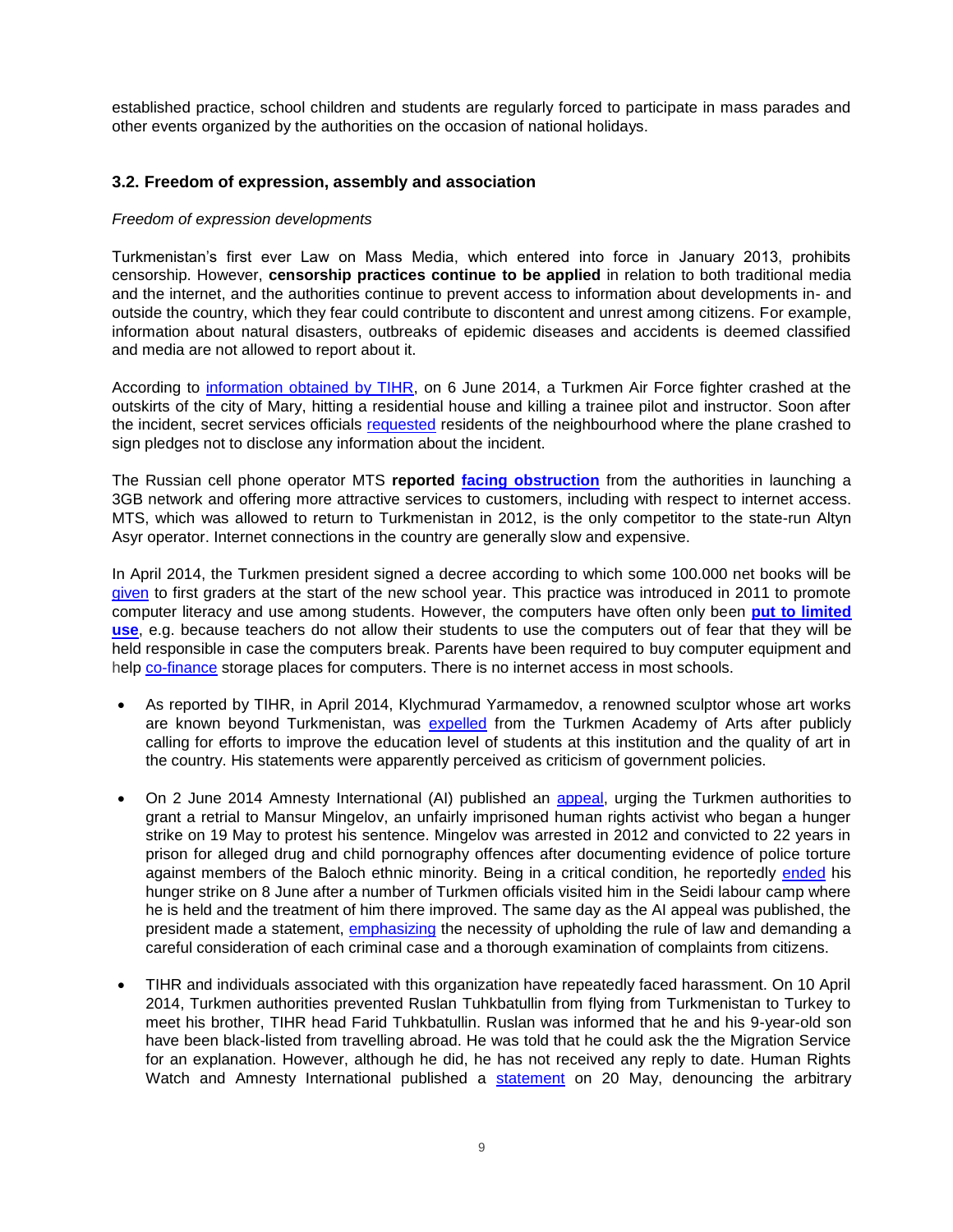restriction of freedom of movement in this case, saying that authorities were obviously trying to retaliate against Farid Tuhkbatullin for his human rights work.

#### *Freedom of association and assembly*

The environment for NGOs remains repressive in Turkmenistan. On 3 May 2014, the president signed a **new comprehensive Law on Public Associations** that replaced a previous law from 2003. The law grants citizens the right to establish and join public associations of their own choice and allows foreign organisations to establish branches in Turkmenistan. It also prohibits state interference in the activities of associations. However, basic provisions of the law remain problematic, such as a requirement of compulsory registration of associations, strict registration rules and provisions granting authorities wide powers to monitor and oversee the activities of associations. There are concerns that the law will not result in any improvements in practice, similarly to the new Media Law adopted in 2013. Up to now, no new NGO is known to have been registered since the entry into force of the new law.

The overhanging threat of reprisals effetively discourages public protests in Turkmenistan. However, **spontaneous small-scale protests** have occasionally taken place in the last few years in response to arbitrary actions of authorities. TIHR has reported five such incidents since 2011. These incidents have not been covered in national media and in most cases authorities have conceded at least partly to the requests of protesters, apparently for the purpose of preventing wider protests.

 On 23 June 2014, residents of an Ashgabat neighbourhood [refused to comply](http://www.chrono-tm.org/en/2014/06/a-heated-clash-in-one-of-ashgabats-districts/) with the orders of visiting local officials, who demanded that they dismantle their air conditioning units because these allegedly spoil the exterior of apartment buildings. Upset about this order made at a time of hot outside temperatures, these residents went out into the streets and started chasing the officials away, after which police, military and security service officers were called to the place. Finally the residents were assured that the air conditioning units would not be dismantled. For several days security service officers tried to track down the "instigators" of the protests.

## **3.3. Equality before the law, non-discrimination and access to justice of vulnerable groups**

As part of the Turkmenization policies that were heavily promoted by late President Niyazov and strongly criticized by the international community, schools of national minorities were closed and instruction in Russian cut back. While **instruction in Russian** has continued in selected classes in larger cities, TIHR has received reports that such instruction is now **being further reduced**. For example, in the city of Dashoguz, only two schools will [enrol](http://www.chrono-tm.org/en/2014/07/the-use-of-russian-language-in-education-to-be-reduced-in-turkmenistan/) first graders in classes with Russian as the language of instruction as of the next school year, compared to four schools previously. A local education official justified this decision by claiming that the number of children from families holding Russian citizenship or Russian migrant status has decreased, which can be seen in connection with the pressure long faced by dual Turkmen-Russian citizens to either give up their Russian citizenship or leave the country.

In mid-2008 new biometric passports for travel abroad were introduced in Turkmenistan with a transition period of five years. Dual citizens were required to renounce their second citizenship to obtain new passports. Following a series of negotiations, Turkmenistan and Russia agreed in May 2013 that new passports will be issued to dual Turkmen-Russian nationals who obtained their Russian citizenship before June 2003. However, as [reported by TIHR,](http://www.chrono-tm.org/en/2014/04/dual-nationals-face-new-problems/) in April 2014, the Turkmen State Migration office **suspended the issuance of biometric passports also to this category of dual citizens** without providing any further explanations. This sudden change of policy affected, among others, dual citizens resident in Russia who had come to Turkmenistan to obtain new passports and now found themselves stuck there for a long time. It also contributed to reinforcing corruption, with officials accepting bribes to process applications informally.